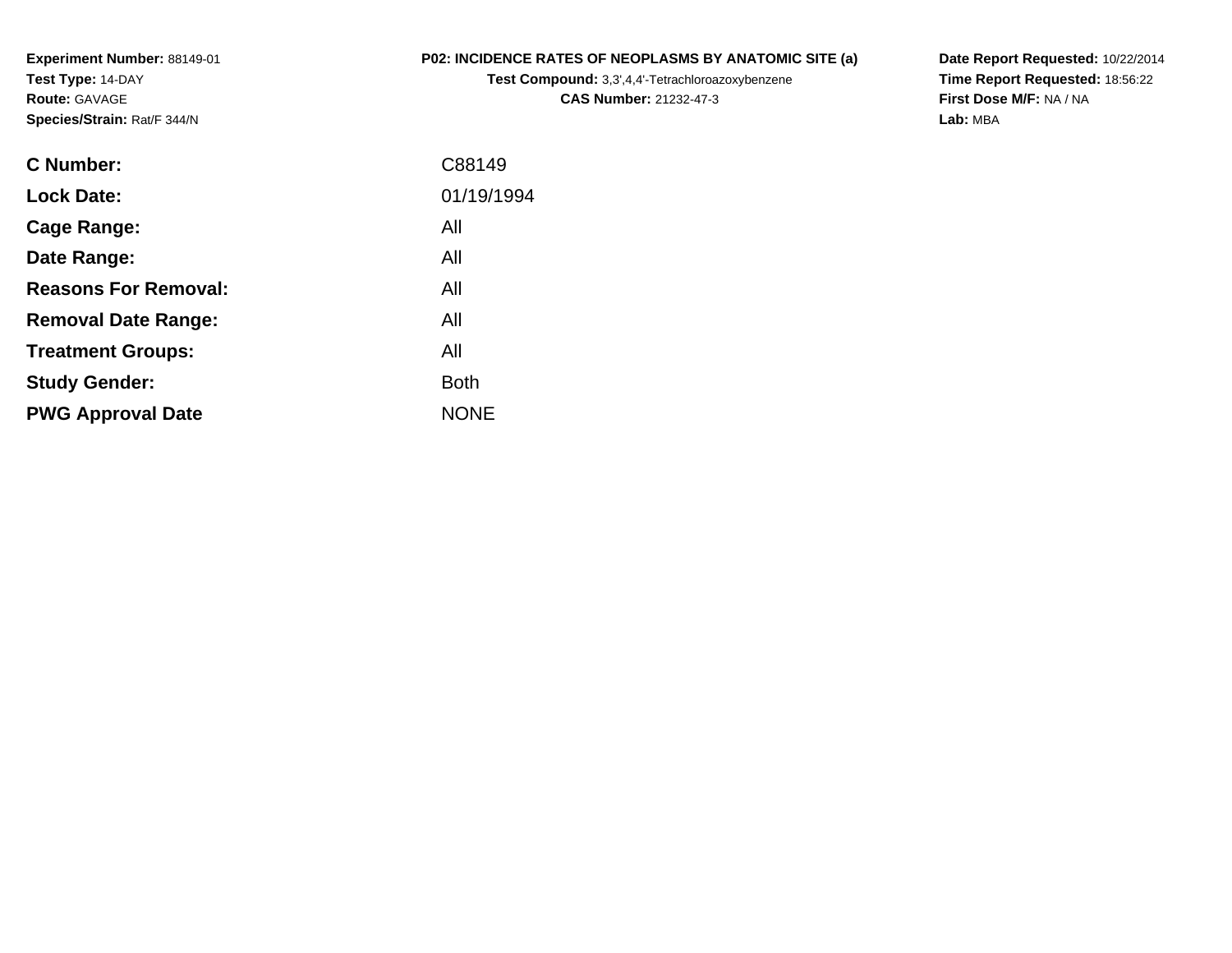**P02: INCIDENCE RATES OF NEOPLASMS BY ANATOMIC SITE (a)**

**Test Compound:** 3,3',4,4'-Tetrachloroazoxybenzene

**CAS Number:** 21232-47-3

**Date Report Requested:** 10/22/2014 **Time Report Requested:** 18:56:22**First Dose M/F:** NA / NA**Lab:** MBA

| F 344/N Rat MALE                        | 0 MG/KG | 12.5 MG/KG | 32 MG/KG  | 80 MG/KG        | <b>MG/KG</b><br>200 | <b>MG/KG</b><br>500 |
|-----------------------------------------|---------|------------|-----------|-----------------|---------------------|---------------------|
| <b>Disposition Summary</b>              |         |            |           |                 |                     |                     |
| <b>Animals Initially In Study</b>       | 5       | ${\bf 5}$  | ${\bf 5}$ | $5\phantom{.0}$ | $5\phantom{.0}$     | 5                   |
| <b>Early Deaths</b>                     |         |            |           |                 |                     |                     |
| <b>Survivors</b>                        |         |            |           |                 |                     |                     |
| <b>Terminal Sacrifice</b>               | 5       | 5          | 5         | 5               | 5                   | 5                   |
| <b>Animals Examined Microscopically</b> | 5       | 5          | 5         | 5               | 5                   | 5                   |
| ALIMENTARY SYSTEM                       |         |            |           |                 |                     |                     |
| Liver                                   | (5)     | (5)        | (5)       | (5)             | (5)                 | (5)                 |
| Stomach, Forestomach                    | (5)     | (0)        | (0)       | (0)             | (0)                 | (5)                 |
| Stomach, Glandular                      | (5)     | (0)        | (0)       | (0)             | (0)                 | (5)                 |
| CARDIOVASCULAR SYSTEM                   |         |            |           |                 |                     |                     |
| None                                    |         |            |           |                 |                     |                     |
| <b>ENDOCRINE SYSTEM</b>                 |         |            |           |                 |                     |                     |
| None                                    |         |            |           |                 |                     |                     |
|                                         |         |            |           |                 |                     |                     |
| <b>GENERAL BODY SYSTEM</b>              |         |            |           |                 |                     |                     |
| None                                    |         |            |           |                 |                     |                     |
| <b>GENITAL SYSTEM</b>                   |         |            |           |                 |                     |                     |
| None                                    |         |            |           |                 |                     |                     |
| <b>HEMATOPOIETIC SYSTEM</b>             |         |            |           |                 |                     |                     |
| Lymph Node, Mesenteric                  | (5)     | (0)        | (0)       | (0)             | (0)                 | (5)                 |
| Spleen                                  | (5)     | (5)        | (5)       | (5)             | (5)                 | (5)                 |
| Thymus                                  | (5)     | (5)        | (5)       | (5)             | (5)                 | (5)                 |
|                                         |         |            |           |                 |                     |                     |

INTEGUMENTARY SYSTEM

**Experiment Number:** 88149-01

**Species/Strain:** Rat/F 344/N

**Test Type:** 14-DAY**Route:** GAVAGE

None

a - Number of animals examined microscopically at site and number of animals with lesion

b - Primary tumors: all tumors except metastatic tumors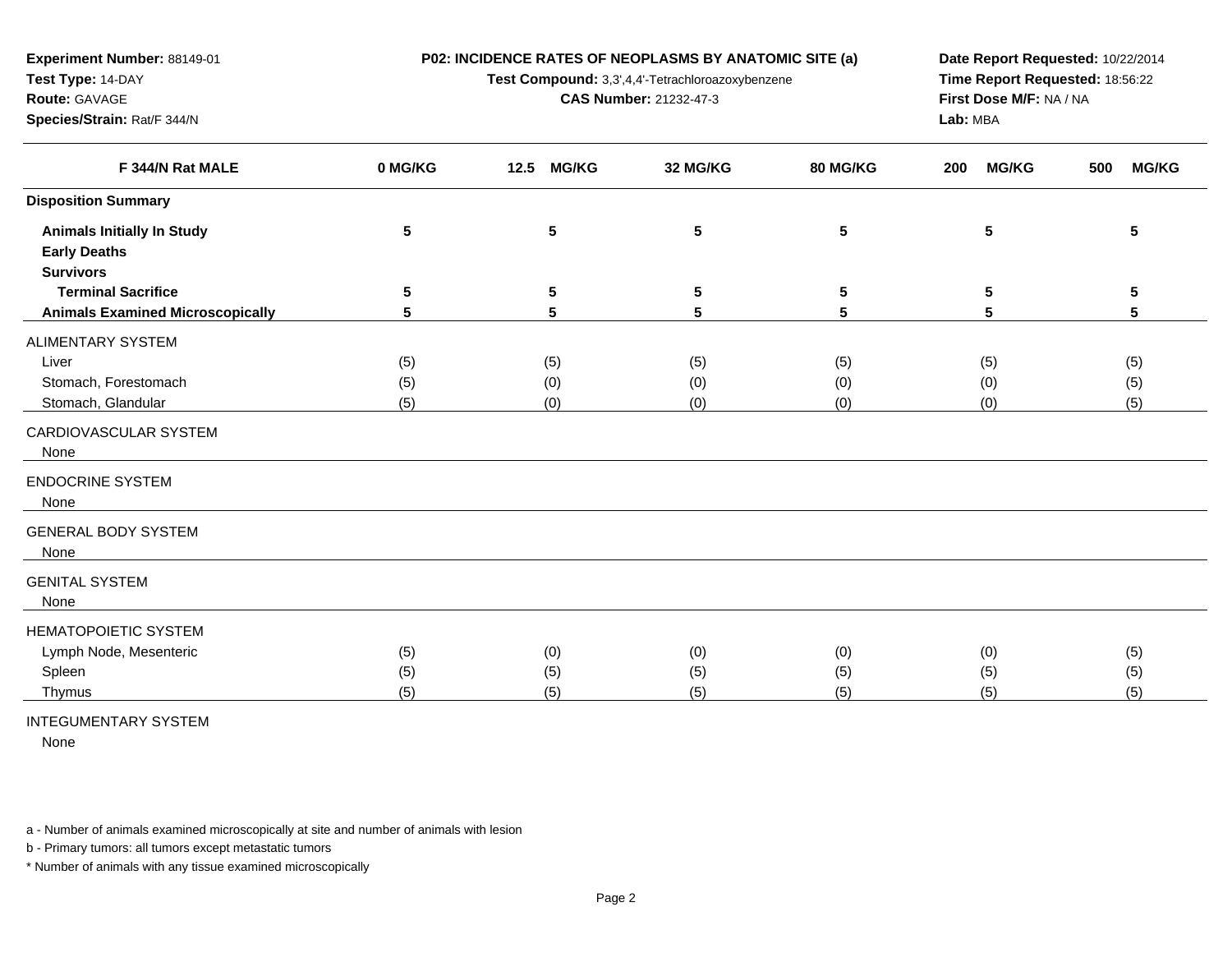| Experiment Number: 88149-01<br>Test Type: 14-DAY<br><b>Route: GAVAGE</b><br>Species/Strain: Rat/F 344/N |         | P02: INCIDENCE RATES OF NEOPLASMS BY ANATOMIC SITE (a)<br>Date Report Requested: 10/22/2014<br>Time Report Requested: 18:56:22<br>Test Compound: 3,3',4,4'-Tetrachloroazoxybenzene<br><b>CAS Number: 21232-47-3</b><br>First Dose M/F: NA / NA<br>Lab: MBA |          |          |                     |                     |
|---------------------------------------------------------------------------------------------------------|---------|------------------------------------------------------------------------------------------------------------------------------------------------------------------------------------------------------------------------------------------------------------|----------|----------|---------------------|---------------------|
| F 344/N Rat MALE                                                                                        | 0 MG/KG | <b>MG/KG</b><br>12.5                                                                                                                                                                                                                                       | 32 MG/KG | 80 MG/KG | <b>MG/KG</b><br>200 | <b>MG/KG</b><br>500 |
| MUSCULOSKELETAL SYSTEM<br>None                                                                          |         |                                                                                                                                                                                                                                                            |          |          |                     |                     |
| NERVOUS SYSTEM<br>None                                                                                  |         |                                                                                                                                                                                                                                                            |          |          |                     |                     |
| <b>RESPIRATORY SYSTEM</b><br>None                                                                       |         |                                                                                                                                                                                                                                                            |          |          |                     |                     |
| SPECIAL SENSES SYSTEM<br>None                                                                           |         |                                                                                                                                                                                                                                                            |          |          |                     |                     |
| URINARY SYSTEM<br>Kidney                                                                                | (5)     | (5)                                                                                                                                                                                                                                                        | (5)      | (5)      | (5)                 | (5)                 |

a - Number of animals examined microscopically at site and number of animals with lesion

b - Primary tumors: all tumors except metastatic tumors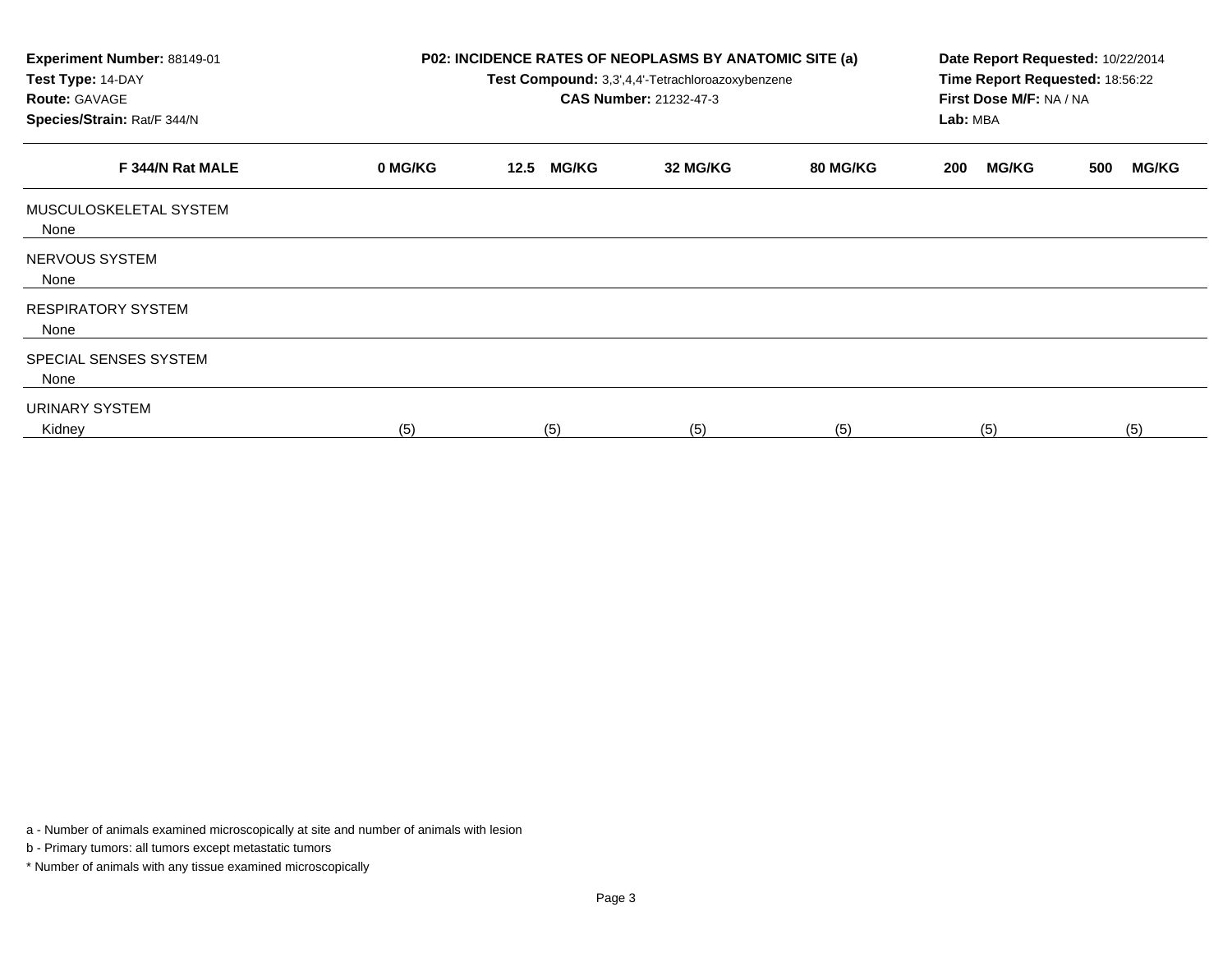| Experiment Number: 88149-01<br>Test Type: 14-DAY<br><b>Route: GAVAGE</b><br>Species/Strain: Rat/F 344/N | <b>P02: INCIDENCE RATES OF NEOPLASMS BY ANATOMIC SITE (a)</b><br>Test Compound: 3,3',4,4'-Tetrachloroazoxybenzene<br><b>CAS Number: 21232-47-3</b> |      |              |          |                 |     | Date Report Requested: 10/22/2014<br>Time Report Requested: 18:56:22<br>First Dose M/F: NA / NA<br>Lab: MBA |     |              |  |  |
|---------------------------------------------------------------------------------------------------------|----------------------------------------------------------------------------------------------------------------------------------------------------|------|--------------|----------|-----------------|-----|-------------------------------------------------------------------------------------------------------------|-----|--------------|--|--|
| F 344/N Rat MALE                                                                                        | 0 MG/KG                                                                                                                                            | 12.5 | <b>MG/KG</b> | 32 MG/KG | <b>80 MG/KG</b> | 200 | <b>MG/KG</b>                                                                                                | 500 | <b>MG/KG</b> |  |  |
| <b>Tumor Summary for MALE</b>                                                                           |                                                                                                                                                    |      |              |          |                 |     |                                                                                                             |     |              |  |  |
| <b>Total Animals with Primary Neoplasms (b)</b><br><b>Total Primary Neoplasms</b>                       |                                                                                                                                                    |      |              |          |                 |     |                                                                                                             |     |              |  |  |
| <b>Total Animals with Benign Neoplasms</b><br><b>Total Benign Neoplasms</b>                             |                                                                                                                                                    |      |              |          |                 |     |                                                                                                             |     |              |  |  |
| <b>Total Animals with Malignant Neoplasms</b><br><b>Total Malignant Neoplasms</b>                       |                                                                                                                                                    |      |              |          |                 |     |                                                                                                             |     |              |  |  |
| <b>Total Animals with Metastatic Neoplasms</b><br><b>Total Metastatic Neoplasms</b>                     |                                                                                                                                                    |      |              |          |                 |     |                                                                                                             |     |              |  |  |
| <b>Total Animals with Malignant Neoplasms</b><br><b>Uncertain Primary Site</b>                          |                                                                                                                                                    |      |              |          |                 |     |                                                                                                             |     |              |  |  |
| Total Animals with Neoplasms Uncertain -<br><b>Benign or Malignant</b>                                  |                                                                                                                                                    |      |              |          |                 |     |                                                                                                             |     |              |  |  |
| <b>Total Uncertain Neoplasms</b>                                                                        |                                                                                                                                                    |      |              |          |                 |     |                                                                                                             |     |              |  |  |

-

\*\*\*END OF MALE DATA\*\*\*

a - Number of animals examined microscopically at site and number of animals with lesion

b - Primary tumors: all tumors except metastatic tumors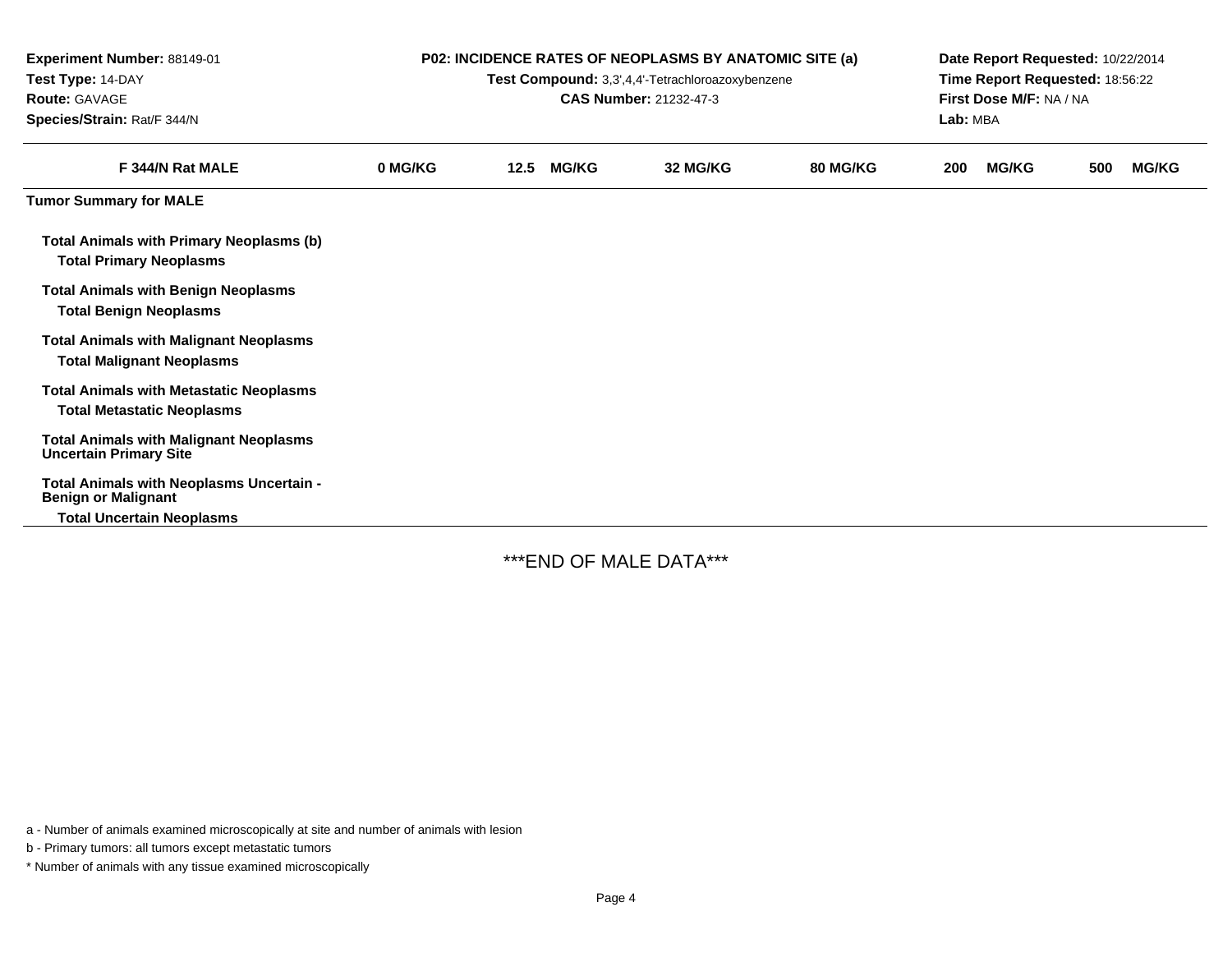**P02: INCIDENCE RATES OF NEOPLASMS BY ANATOMIC SITE (a)**

**Test Compound:** 3,3',4,4'-Tetrachloroazoxybenzene

**CAS Number:** 21232-47-3

**Date Report Requested:** 10/22/2014 **Time Report Requested:** 18:56:22**First Dose M/F:** NA / NA**Lab:** MBA

| F 344/N Rat FEMALE                      | 0 MG/KG | <b>MG/KG</b><br>12.5 | 32 MG/KG  | 80 MG/KG | <b>MG/KG</b><br>200 | <b>MG/KG</b><br>500 |
|-----------------------------------------|---------|----------------------|-----------|----------|---------------------|---------------------|
| <b>Disposition Summary</b>              |         |                      |           |          |                     |                     |
| <b>Animals Initially In Study</b>       | 5       | 5                    | ${\bf 5}$ | 5        | 5                   | 5                   |
| <b>Early Deaths</b>                     |         |                      |           |          |                     |                     |
| <b>Survivors</b>                        |         |                      |           |          |                     |                     |
| <b>Terminal Sacrifice</b>               | 5       | 5                    | 5         | 5        | 5                   | 5                   |
| <b>Animals Examined Microscopically</b> | 5       | 5                    | 5         | 5        | 5                   | 5                   |
| ALIMENTARY SYSTEM                       |         |                      |           |          |                     |                     |
| Liver                                   | (5)     | (5)                  | (5)       | (5)      | (5)                 | (5)                 |
| Stomach, Forestomach                    | (5)     | (0)                  | (0)       | (0)      | (0)                 | (5)                 |
| Stomach, Glandular                      | (5)     | (0)                  | (0)       | (0)      | (0)                 | (5)                 |
| CARDIOVASCULAR SYSTEM                   |         |                      |           |          |                     |                     |
| None                                    |         |                      |           |          |                     |                     |
| <b>ENDOCRINE SYSTEM</b>                 |         |                      |           |          |                     |                     |
| None                                    |         |                      |           |          |                     |                     |
| <b>GENERAL BODY SYSTEM</b>              |         |                      |           |          |                     |                     |
| None                                    |         |                      |           |          |                     |                     |
| <b>GENITAL SYSTEM</b>                   |         |                      |           |          |                     |                     |
| None                                    |         |                      |           |          |                     |                     |
| <b>HEMATOPOIETIC SYSTEM</b>             |         |                      |           |          |                     |                     |
| Lymph Node, Mesenteric                  | (5)     | (0)                  | (0)       | (0)      | (0)                 | (5)                 |
| Spleen                                  | (5)     | (5)                  | (5)       | (5)      | (5)                 | (5)                 |
| Thymus                                  | (5)     | (5)                  | (5)       | (5)      | (5)                 | (5)                 |
|                                         |         |                      |           |          |                     |                     |

INTEGUMENTARY SYSTEM

**Experiment Number:** 88149-01

**Species/Strain:** Rat/F 344/N

**Test Type:** 14-DAY**Route:** GAVAGE

None

a - Number of animals examined microscopically at site and number of animals with lesion

b - Primary tumors: all tumors except metastatic tumors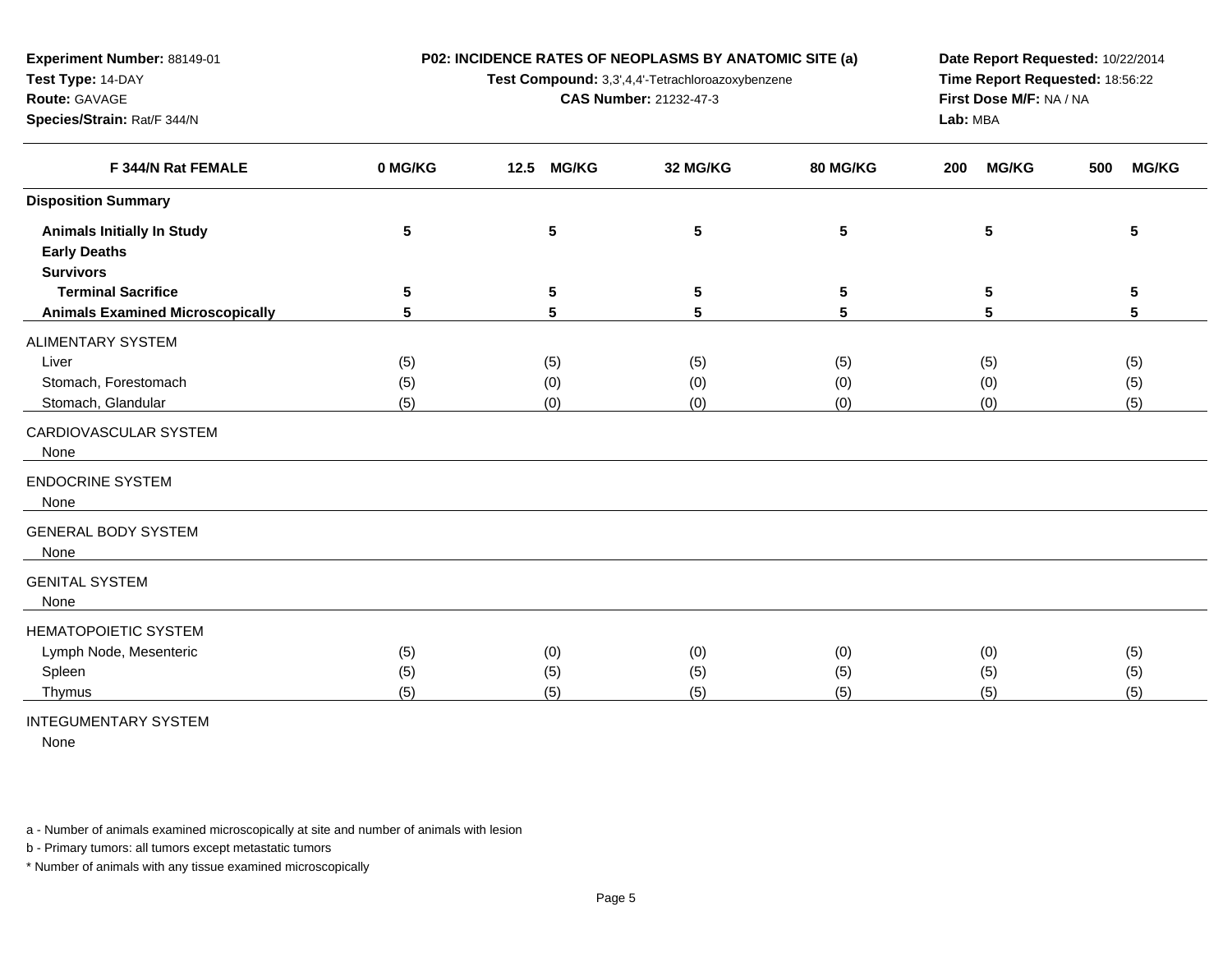| Experiment Number: 88149-01<br>Test Type: 14-DAY<br><b>Route: GAVAGE</b><br>Species/Strain: Rat/F 344/N |         | P02: INCIDENCE RATES OF NEOPLASMS BY ANATOMIC SITE (a)<br>Date Report Requested: 10/22/2014<br>Time Report Requested: 18:56:22<br>Test Compound: 3,3',4,4'-Tetrachloroazoxybenzene<br><b>CAS Number: 21232-47-3</b><br>First Dose M/F: NA / NA<br>Lab: MBA |          |          |                     |                     |
|---------------------------------------------------------------------------------------------------------|---------|------------------------------------------------------------------------------------------------------------------------------------------------------------------------------------------------------------------------------------------------------------|----------|----------|---------------------|---------------------|
| F 344/N Rat FEMALE                                                                                      | 0 MG/KG | <b>MG/KG</b><br>12.5                                                                                                                                                                                                                                       | 32 MG/KG | 80 MG/KG | <b>MG/KG</b><br>200 | <b>MG/KG</b><br>500 |
| MUSCULOSKELETAL SYSTEM<br>None                                                                          |         |                                                                                                                                                                                                                                                            |          |          |                     |                     |
| NERVOUS SYSTEM<br>None                                                                                  |         |                                                                                                                                                                                                                                                            |          |          |                     |                     |
| <b>RESPIRATORY SYSTEM</b><br>None                                                                       |         |                                                                                                                                                                                                                                                            |          |          |                     |                     |
| SPECIAL SENSES SYSTEM<br>None                                                                           |         |                                                                                                                                                                                                                                                            |          |          |                     |                     |
| URINARY SYSTEM<br>Kidney                                                                                | (5)     | (5)                                                                                                                                                                                                                                                        | (5)      | (5)      | (5)                 | (5)                 |

a - Number of animals examined microscopically at site and number of animals with lesion

b - Primary tumors: all tumors except metastatic tumors